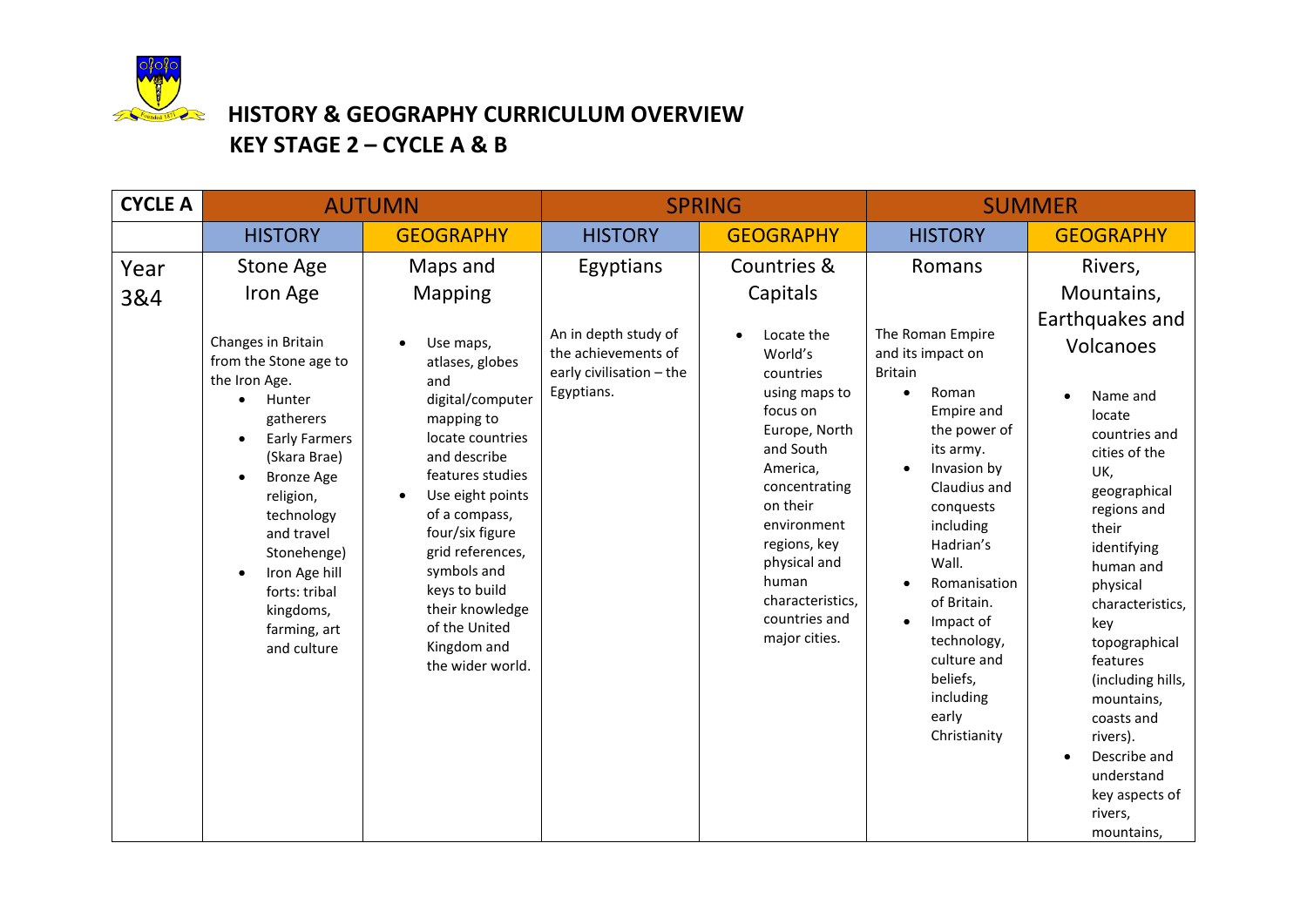

### **HISTORY & GEOGRAPHY CURRICULUM OVERVIEW**

#### **KEY STAGE 2 – CYCLE A & B**

|             |                                                                                                                                                                                                                                                                                 |                                                                                                                                                                                                                                                                                                                      |                                                                                                                                                                                                                       |                                                                                                                                                                                                                                                               |                                                                                                                 | volcanoes and<br>earthquakes.<br>The water<br>cycle.                                                                                                                                                                                                                                                                                                                                                      |
|-------------|---------------------------------------------------------------------------------------------------------------------------------------------------------------------------------------------------------------------------------------------------------------------------------|----------------------------------------------------------------------------------------------------------------------------------------------------------------------------------------------------------------------------------------------------------------------------------------------------------------------|-----------------------------------------------------------------------------------------------------------------------------------------------------------------------------------------------------------------------|---------------------------------------------------------------------------------------------------------------------------------------------------------------------------------------------------------------------------------------------------------------|-----------------------------------------------------------------------------------------------------------------|-----------------------------------------------------------------------------------------------------------------------------------------------------------------------------------------------------------------------------------------------------------------------------------------------------------------------------------------------------------------------------------------------------------|
| Year<br>5&6 | Early<br>Civilisations<br>(Ancient China)<br>The<br>$\bullet$<br>achievements<br>of the earliest<br>civilisations-<br>an overview<br>of where and<br>when the<br>first<br>civilisations<br>$appeated -$<br>in-depth<br>study of the<br>Shang<br>Dynasty of<br>ancient<br>China. | Renewable<br>Energy<br>To understand<br>the difference<br>between non-<br>renewable and<br>renewable<br>energy.<br>To understand<br>that renewable<br>energy comes<br>from natural,<br>sustainable<br>sources that can<br>be used over<br>and over again.<br>Looking at the<br>advantages of<br>renewable<br>energy. | World War 1<br>A study of an<br>$\bullet$<br>aspect of<br><b>British</b><br>history that<br>extends<br>pupils<br>chronological<br>knowledge.<br>A significant<br>$\bullet$<br>turning point<br>in British<br>history. | Local Area study<br>(Lake District)<br>To observe,<br>$\bullet$<br>measure and<br>record the<br>human and<br>physical<br>features of an<br>area using a<br>range of<br>methods,<br>including<br>sketch maps,<br>plans, graphs<br>and digital<br>technologies. | Greeks<br>A study of<br>Greek life<br>and<br>achievements<br>and their<br>influence on<br>the western<br>world. | John Muir<br>Award<br><b>Climate Change</b><br>This will<br>include<br>fieldwork to<br>observe,<br>measure and<br>record human<br>physical<br>features in the<br>local area<br>using a range<br>of methods,<br>including<br>sketch maps,<br>graphs and<br>digital<br>technology.<br>Explore<br>$\bullet$<br>natural causes<br>of climate<br>change. How<br>climate<br>change affects<br>people and<br>the |
|             |                                                                                                                                                                                                                                                                                 |                                                                                                                                                                                                                                                                                                                      |                                                                                                                                                                                                                       |                                                                                                                                                                                                                                                               |                                                                                                                 | environment.                                                                                                                                                                                                                                                                                                                                                                                              |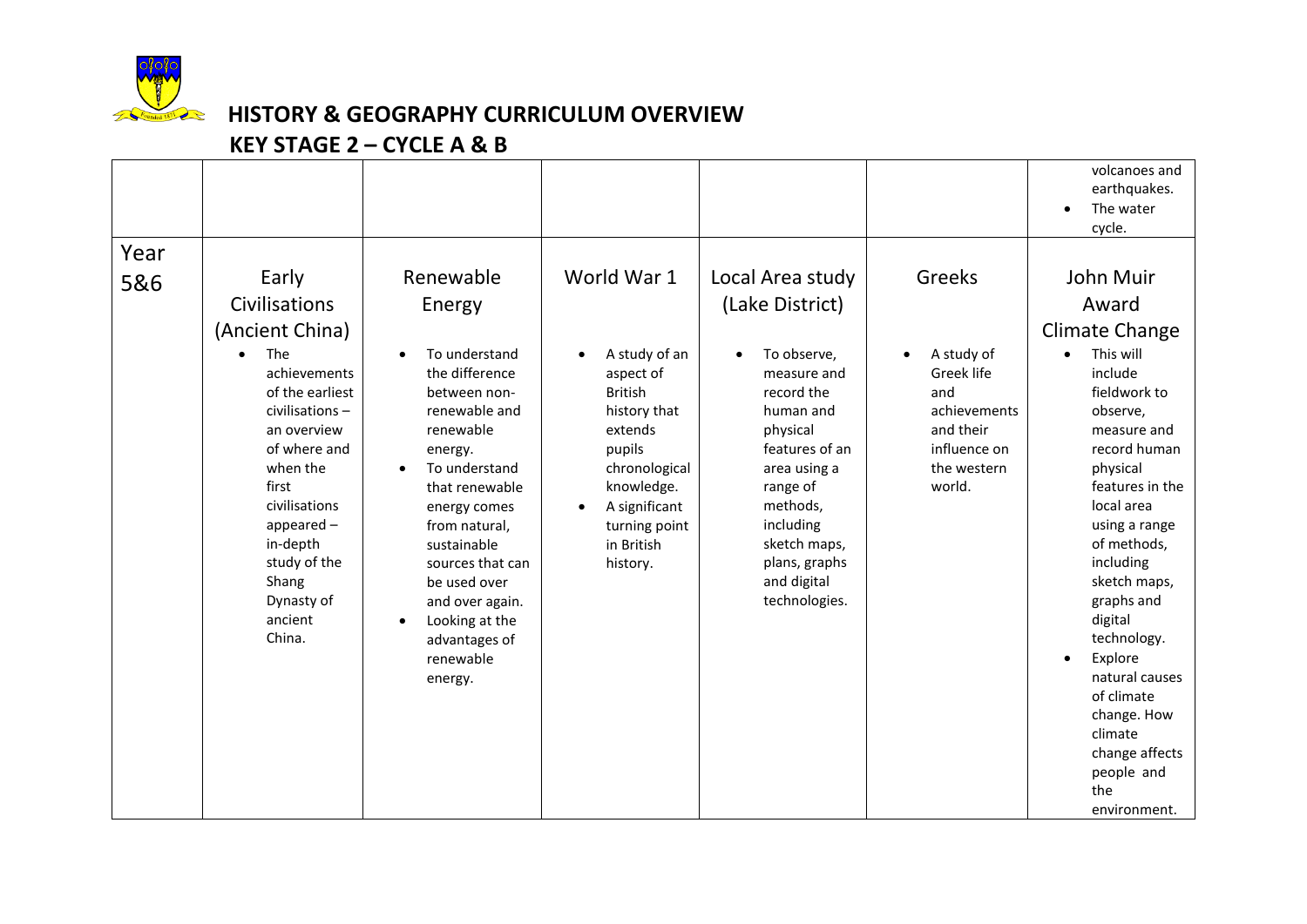

## **HISTORY & GEOGRAPHY CURRICULUM OVERVIEW**

#### **KEY STAGE 2 – CYCLE A & B**

|  |  |  | Challenges our |
|--|--|--|----------------|
|  |  |  | future climate |
|  |  |  | might cause    |
|  |  |  | us.            |

| <b>CYCLE B</b>      | <b>AUTUMN</b>                                                                                                                                                                                                                                                                               |                                                                                                                                                                                      | <b>SPRING</b>                                                                                                                                                                                                                                                          |                                                                                                                                                                     | <b>SUMMER</b>                                                                                                                                                                                                                           |                                                                                                                                                                                |
|---------------------|---------------------------------------------------------------------------------------------------------------------------------------------------------------------------------------------------------------------------------------------------------------------------------------------|--------------------------------------------------------------------------------------------------------------------------------------------------------------------------------------|------------------------------------------------------------------------------------------------------------------------------------------------------------------------------------------------------------------------------------------------------------------------|---------------------------------------------------------------------------------------------------------------------------------------------------------------------|-----------------------------------------------------------------------------------------------------------------------------------------------------------------------------------------------------------------------------------------|--------------------------------------------------------------------------------------------------------------------------------------------------------------------------------|
|                     | <b>HISTORY</b>                                                                                                                                                                                                                                                                              | <b>GEOGRAPHY</b>                                                                                                                                                                     | <b>HISTORY</b>                                                                                                                                                                                                                                                         | <b>GEOGRAPHY</b>                                                                                                                                                    | <b>HISTORY</b>                                                                                                                                                                                                                          | <b>GEOGRAPHY</b>                                                                                                                                                               |
| <b>Year 3&amp;4</b> | Anglo Saxons<br>Roman<br>withdrawal<br>from Britain<br>- fall of the<br>Roman<br>Empire.<br>Scots<br>invasions<br>from Ireland<br>to north<br>Britain (now<br>Scotland).<br>Anglo-<br>Saxons<br>invasions,<br>settlements<br>and<br>kingdoms,<br>place names<br>and village<br>life. Anglo- | Rainforest<br>Describe key<br>٠<br>aspects<br>including<br>climate, land use<br>and distribution<br>of natural<br>resources,<br>including<br>energy, food,<br>minerals and<br>water. | <b>Vikings</b><br>Viking raids<br>$\bullet$<br>and<br>invasions.<br>Resistance<br>$\bullet$<br>by Alfred the<br>Great and<br>Athelstan.<br>First King of<br>England.<br>Anglo-Saxon<br>laws and<br>justice.<br>Edward the<br>Confessor<br>and his<br>death in<br>1066. | Compare and<br>Contrast<br>To<br>understand<br>similarities<br>and<br>differences<br>of a region<br>in the UK<br>and a region<br>in another<br>European<br>country. | World War 2<br>A study of an<br>aspect of<br><b>British</b><br>history that<br>extends<br>pupils<br>chronological<br>knowledge.<br>A significant<br>turning point<br>in British<br>history.<br>Including<br>'The Battle of<br>Britain'. | Looking After<br>Our<br>Environment<br>Including<br>$\bullet$<br>observing,<br>measuring<br>and<br>recording<br>the human<br>and physical<br>features in<br>the local<br>area. |